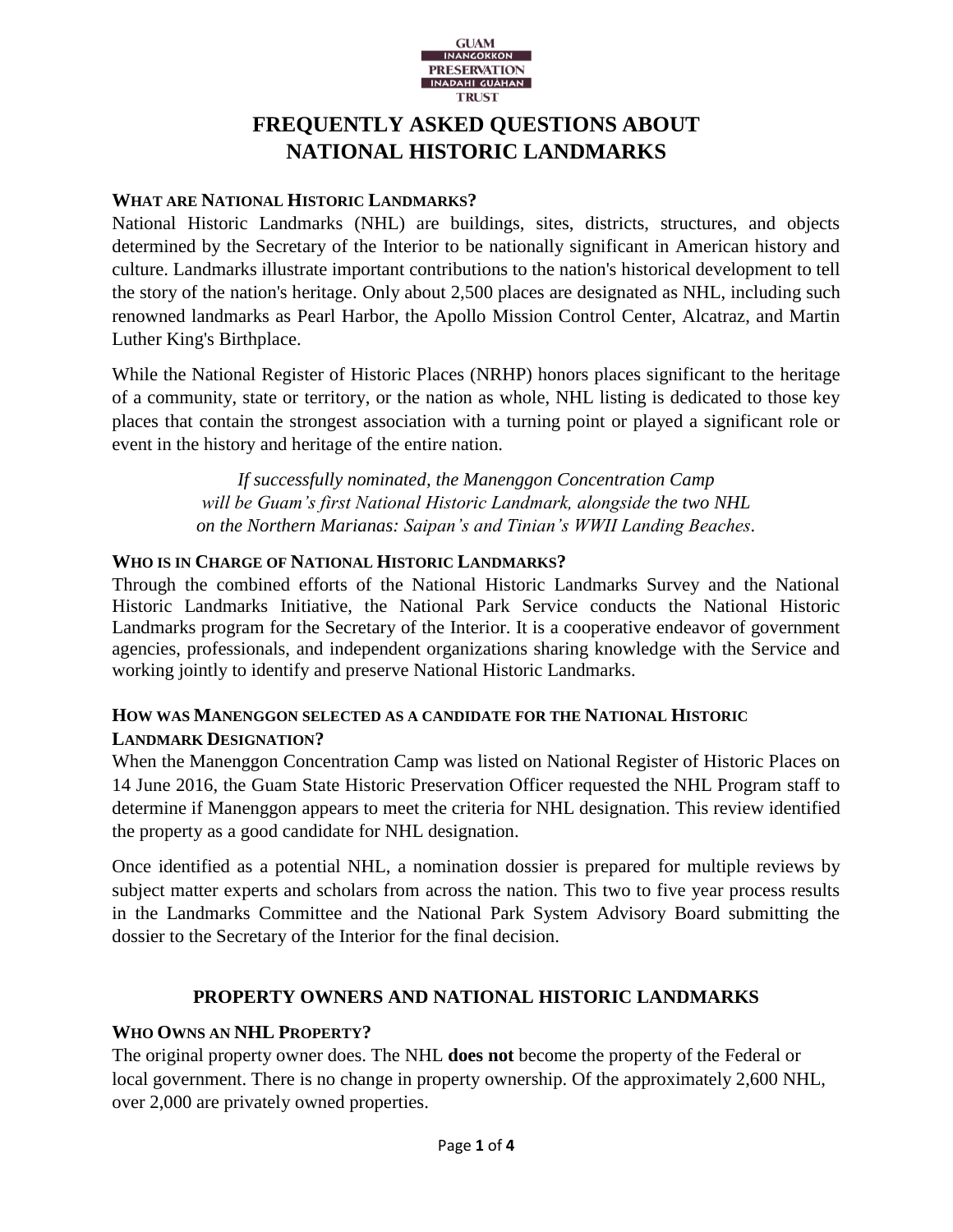

## **CAN I MAKE CHANGES ON MY PROPERTY IF IT IS A NHL?**

**Yes**. Following the standard Guam permitting processes, you can do anything you want on your property. You can do the same landscaping, building, or clearing that you do now. If Federal funds are used for actions on the property, then the standard Federal permitting processes must be implemented. These Guam and Federal processes have to be followed whether a property is a Landmark or not.

The National Park Service may recommend to owners various preservation actions but owners are **not obligated** to carry out these recommendations.

Guam has no laws or local ordinances that recognize and protect National Historic Landmarks.

### **IF AN NHL, IS MY PROPERTY LIKELY TO BE AFFECTED BY FEDERAL LAWS AND REGULATIONS?**

Only if you use Federal funding on your property or if Federally funded projects occur next to your property. For example, Federally funded construction of roads, utility lines, or buildings require implementation of Federal regulations. **However, the laws and regulations are the same, whether your property is a Landmark or not.**

### **WILL I HAVE TO OPEN MY PROPERTY TO THE PUBLIC IF IT BECOMES A LANDMARK?**

**No.** However, be aware that if you receive specific types of grant funding due to being a NHL, some grants require your property be available to the public under very restricted circumstances. When and if you apply for grant funding, you can make those decisions.

## **WILL THERE BE INSPECTIONS OR VISITS BY NATIONAL PARK SERVICE OFFICIALS TO MY PROPERTY?**

Maybe although rarely, but no one can enter your property without your permission. Occasionally the National Park Service may ask for permission to visit. This is because the NPS is responsible by law for monitoring the condition of National Historic Landmarks. This condition information is used by NPS for fundraising, to influence policy affecting their Landmarks, and to plan its assistance programs and grant-making decisions.

Every year a few of the over 2,600 Landmarks are selected by the NPS for in-depth site inspections. The purpose of these inspections is to analyze the specific condition of the Landmark, identify and prioritize recommended work treatments, and estimate the costs for carrying out this work.

## **DO I HAVE TO MAINTAIN MY PROPERTY TO NATIONAL PARK SERVICE STANDARDS OR RESTORE IT TO ORIGINAL OR HISTORIC APPEARANCE?**

**No.** While the NPS encourages owners to use the Secretary of the Interior's Standards for Historic Preservation, owners are under no requirement to follow this guidance.

# **CAN A NHL DESIGNATION AFFECT MY PROPERTY VALUES?**

We cannot predict changing Guam property values**;** however, it is a fact that many studies show that historic designation increase property values. Why? In part, historic designation gives a neighborhood or an individual historic site a caché that sets it apart from ordinary properties. Many buyers seek out the unique qualities and ambiance of a historic property.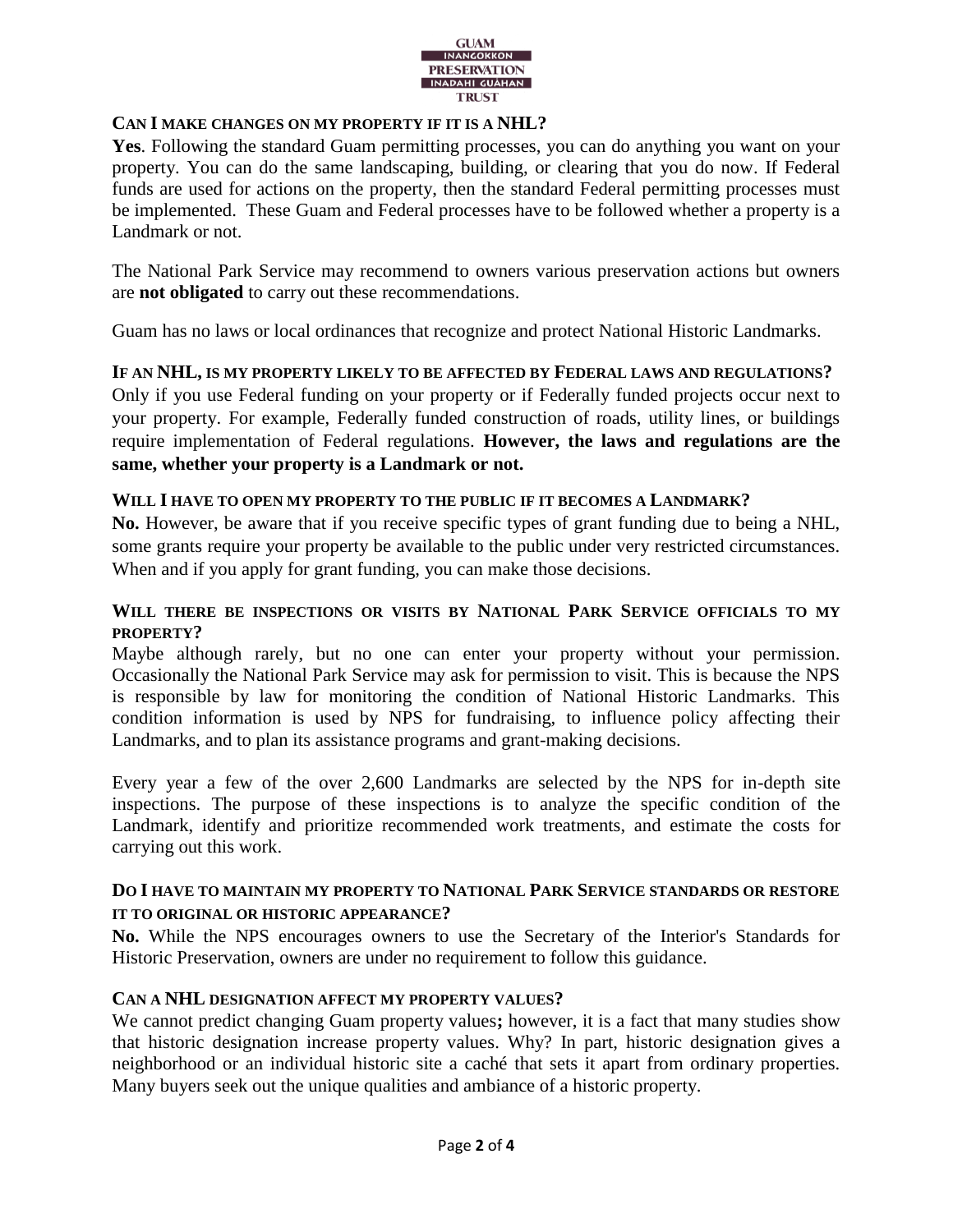

## **INPUT OF PROPERTY OWNER TO NHL PROCESS**

### **CAN I PREVENT MY PROPERTY FROM BEING A LANDMARK?**

**Yes.** If a private owner objects to Landmark designation, the Secretary of the Interior cannot designate their lot as a Landmark.

## **WHAT IF A POTENTIAL LANDMARK CONTAINS MULTIPLE LOTS (PROPERTY OWNERS), CAN THEY TOGETHER PREVENT A LANDMARK DESIGNATION?**

Yes and no. If the majority of owners of a potential Landmark object, then it cannot be designated. However, Manenggon is a very large area and contains many lots. The specific area of Manenggon recommended as a Landmark can encompass many or a few lots.

So any lot owner who objects to being a Landmark will not be included in the NHL boundaries, but nearby lot owners may have agreed to be an NHL.

# **AS A LAND OWNER, CAN I SUBMIT A FORMAL COMMENT ON MANENGGON BEING NOMINATED AS A NHL?**

**Yes.** Land owners, elected local officials, the Guam Historic Preservation Officer, and others can submit written comments to the National Park Service on the potential designation of Manenggon as a NHL 60 days before the annual meeting of the [Advisory Board of the National](https://www.nps.gov/subjects/nationalhistoriclandmarks/landmarks-committee.htm)  [Historic Landmarks Committee.](https://www.nps.gov/subjects/nationalhistoriclandmarks/landmarks-committee.htm) Interested parties may also attend the Landmarks Committee and Advisory Board meetings, and upon request may be given an opportunity to address the Committee or Board concerning a property's significance, integrity, and proposed boundaries. These meetings are held on the east coast and will not occur until 2021 or 2022. GPT will let you know when these meetings are going to be held if you are interested in writing a letter.

### **ARE THERE FEDERAL FUNDS AVAILABLE FOR PRESERVING OR PROTECTING NHL?**

**Yes.** As a NHL, Manenggon would have higher priority to the limited amount of Federal and private preservation grants. To discuss Federal funding opportunities, contact the Guam Historic Resources Division or the Guam Preservation Trust.

### **ARE THERE TAX BENEFITS TO BEING AN NHL?**

Not on Guam. On the mainland, there are limited Federal and state income tax incentives for NHL properties. Guam has no tax incentives, grants, or loan programs dedicated to NRHP or NHL programs.

### **THEN WHAT ARE THE BENEFITS TO MANENGGON BEING DESIGNATED AN NHL?**

The primary benefit is national recognition of Manenggon, and so Guam, in the national story of US history.

Manenggon would be given a free bronze plaque to display at the Landmark. The plaque will identify the name and Landmark status of the property and the date of designation.

The National Park Service will provide free technical preservation advice to owners of National Historic Landmarks. Questions regarding preservation issues are routinely answered by phone or letters, or during on-site visits by NPS staff.